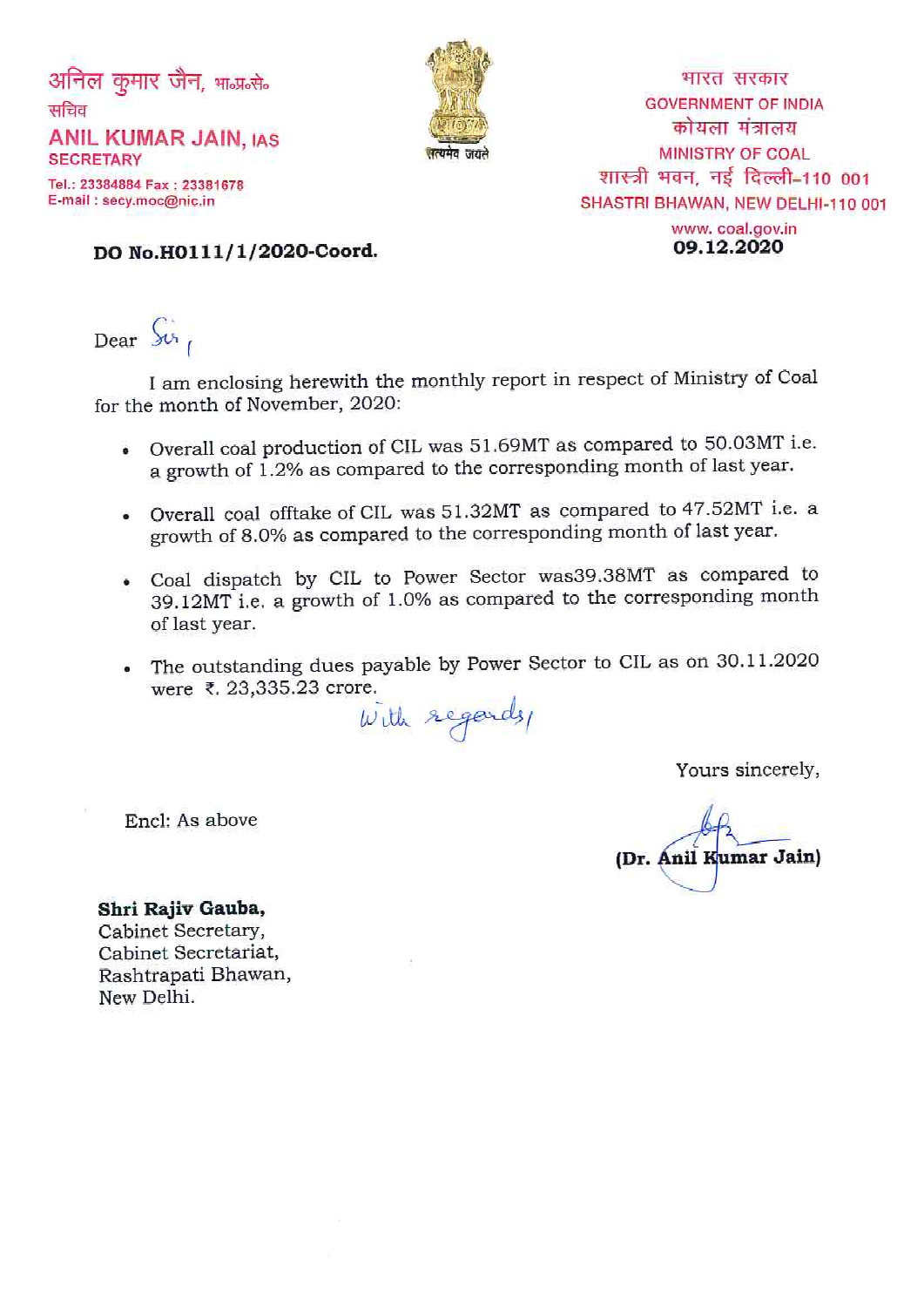## **REPORT OF THE MINISTRY OF COAL FOR THE MONTH OF NOVEMBER, 2020**

| S.N | <b>Significant</b>                                                                                   |                                                                                                                            |         |                                                                                                              |                                                                 |                                                                                                                                                                |                                                                                        |                                                                                                                                                                       | <b>Status</b>                                                                                  |                                                                                                                                                                                                                                                                                                                                 |                                                                               |                                                                                                                                                                                                                                                                                                                                                                                                                                                                                                                                                                                                                                                                                                                                                                                                                                                                                                                                                                                                                                                                                                                                                                                                                                                                                                                                                                                                                                                                                                                                                                                                                                                                                                                                                            |                                                                                        |                                                                                                  |  |
|-----|------------------------------------------------------------------------------------------------------|----------------------------------------------------------------------------------------------------------------------------|---------|--------------------------------------------------------------------------------------------------------------|-----------------------------------------------------------------|----------------------------------------------------------------------------------------------------------------------------------------------------------------|----------------------------------------------------------------------------------------|-----------------------------------------------------------------------------------------------------------------------------------------------------------------------|------------------------------------------------------------------------------------------------|---------------------------------------------------------------------------------------------------------------------------------------------------------------------------------------------------------------------------------------------------------------------------------------------------------------------------------|-------------------------------------------------------------------------------|------------------------------------------------------------------------------------------------------------------------------------------------------------------------------------------------------------------------------------------------------------------------------------------------------------------------------------------------------------------------------------------------------------------------------------------------------------------------------------------------------------------------------------------------------------------------------------------------------------------------------------------------------------------------------------------------------------------------------------------------------------------------------------------------------------------------------------------------------------------------------------------------------------------------------------------------------------------------------------------------------------------------------------------------------------------------------------------------------------------------------------------------------------------------------------------------------------------------------------------------------------------------------------------------------------------------------------------------------------------------------------------------------------------------------------------------------------------------------------------------------------------------------------------------------------------------------------------------------------------------------------------------------------------------------------------------------------------------------------------------------------|----------------------------------------------------------------------------------------|--------------------------------------------------------------------------------------------------|--|
| 1.  | inputs<br>Important policy<br>decisions<br>taken<br>major<br>and<br>achievements<br>during the month | $\bullet$<br>$\bullet$<br>$\bullet$<br>$\bullet$<br>$\bullet$<br>$\bullet$<br>Crore<br>$\bullet$<br>$\bullet$<br>$\bullet$ | (Coal). |                                                                                                              | 3.182 Million Tonne.<br>examination in the Ministry.            |                                                                                                                                                                |                                                                                        | respect of deviation from the efficiency parameters.<br>to review development of Single Window System Portal.<br>(Special Provisions) Act, 2015 located in Jharkhand. |                                                                                                | (a) Initiatives being taken in regard to de-allocated coal block:                                                                                                                                                                                                                                                               |                                                                               | E-auction of 19 coal mines for commercial mining was held successfully during 02.11.2020 to 09.11.2020.<br>13th Meeting of Scrutiny Committee was held on 26/27.11.2020 to consider the replies made by the<br>Successful Allottees of the coal mines allocated under Coal Mines (Special Provisions) Act, 2015 in<br>Meeting under the chairman ship of AS (MN) & Nominated Authority was held on 20.11.2020 through VC<br>Monitoring Committee meeting was held on 03.12.2020 under the Joint chairmanship of Secretary (Coal)<br>and Chief Secretary of Jharkhand to review the non-operationalized coal mines allocated under Coal Mines<br>The production during the month of November, 2020 from mines allocated under CM (SP) Act, 2015 is<br>Revenue in the month of November, 2020 from mines allocated under CM (SP) Act, 2015 is Rs.57.30<br>38 coal mines were offered for auction for sale of coal (28 coal mines in 11 <sup>th</sup> tranche of auction under<br>CMSP Act and 10 coal mines in 1 <sup>st</sup> tranche of auction under MMDR Act). Of the 28 coal mines offered<br>under sale of coal under CM (SP) Act, 2015, recommendations of the Nominated Authority for approval of<br>preferred bidder have been received in respect of 16 coal mines. The recommendations are under<br>(Nov, 2020) 5 <sup>th</sup> JWG Meeting on coal held on 05.11.2020 between India & Indonesia Chaired by AS<br>The coal controller organization has reported that the total production of coal from the allocated captive<br>coal blocks for the month of November, 2020 is 5.307 Million Tonnes (Prov.), out of which aggregate coal<br>production of those coal block swhich have not been cancelled by the Hon'ble Supreme court viz. Moher |                                                                                        |                                                                                                  |  |
|     |                                                                                                      | Sl.<br>No.<br>$\mathbf{i}$<br>ii.<br>1<br>Overburden<br>Lignite<br>Coal<br><b>Talabira</b><br>$OCP$ OB<br>Coal             |         | Tonnes (Prov.)<br>Distt. Nagpur.<br>Unit<br>$\overline{2}$<br>LM <sup>3</sup><br>LT<br>LM <sup>3</sup><br>LT | <b>Target</b><br>$\mathbf{3}$<br>96.60<br>17.30<br>1.34<br>1.25 | • Land acquired under CBA (A&D) Act, 1957:<br>Ramgarh&Bokaro, Jharkhand<br><b>Nov-20</b><br><b>Actual</b><br>$\overline{4}$<br>114.22<br>12.89<br>5.63<br>0.61 | Notification issued<br><b>Nov-19</b><br>Actual<br>5<br>113.05<br>19.51<br>0.00<br>0.00 | (b)Performance of NLC India Limited in November, 2020<br>Col 4/<br>Col 3<br>6<br>18.24<br>$-25.49$<br>320.15<br>$-51.20$                                              | % Variation wrt<br>Col 4/<br>Col 5<br>$\overline{7}$<br>1.03<br>$-33.93$<br>#DIV/0!<br>#DIV/0! | $u/s$ 7(1) of CBA (A&D) Act, 1957 one notifications has been issued<br>in favour of WCL for Adasa underground to OCM, Nagpur Area,<br>$u/s$ 9(1) of CBA (A&D) Act, 1957 one notifications has been issued<br>in favour of CCL for Kotre BasantpurPachma OCP, Distt.<br><b>Target</b><br>8<br>1108.30<br>148.92<br>11.09<br>4.50 | April 20 - November<br>20<br>Actual<br>9<br>941.25<br>111.48<br>26.28<br>2.62 | & Moher AmloriExtn. (1.764 MT), Tasra (0.000 MT) and Pakri Barwadih (0.361 MT) is 2.125 Million<br>321.13 Ha. land is to be<br>acquired<br>428.64 Ha. land acquired for<br><b>CCL</b><br>April 19 -<br>November<br>2019<br>Actual<br>10<br>1070.78<br>147.34<br>0.00<br>$0.00\,$                                                                                                                                                                                                                                                                                                                                                                                                                                                                                                                                                                                                                                                                                                                                                                                                                                                                                                                                                                                                                                                                                                                                                                                                                                                                                                                                                                                                                                                                           | Remarks<br>Col. 9<br>$/$ Col.<br>8<br>11<br>$-15.07$<br>$-25.14$<br>136.97<br>$-41.78$ | % Variation wrt<br>Col. 9/<br><b>Col. 10</b><br>12<br>$-12.10$<br>$-24.34$<br>#DIV/0!<br>#DIV/0! |  |
|     |                                                                                                      | Talabira<br><b>OCP Lig</b><br><b>Power Gross</b><br>From                                                                   |         |                                                                                                              |                                                                 |                                                                                                                                                                |                                                                                        | #DIV/0!                                                                                                                                                               | #DIV/0!                                                                                        |                                                                                                                                                                                                                                                                                                                                 |                                                                               |                                                                                                                                                                                                                                                                                                                                                                                                                                                                                                                                                                                                                                                                                                                                                                                                                                                                                                                                                                                                                                                                                                                                                                                                                                                                                                                                                                                                                                                                                                                                                                                                                                                                                                                                                            |                                                                                        |                                                                                                  |  |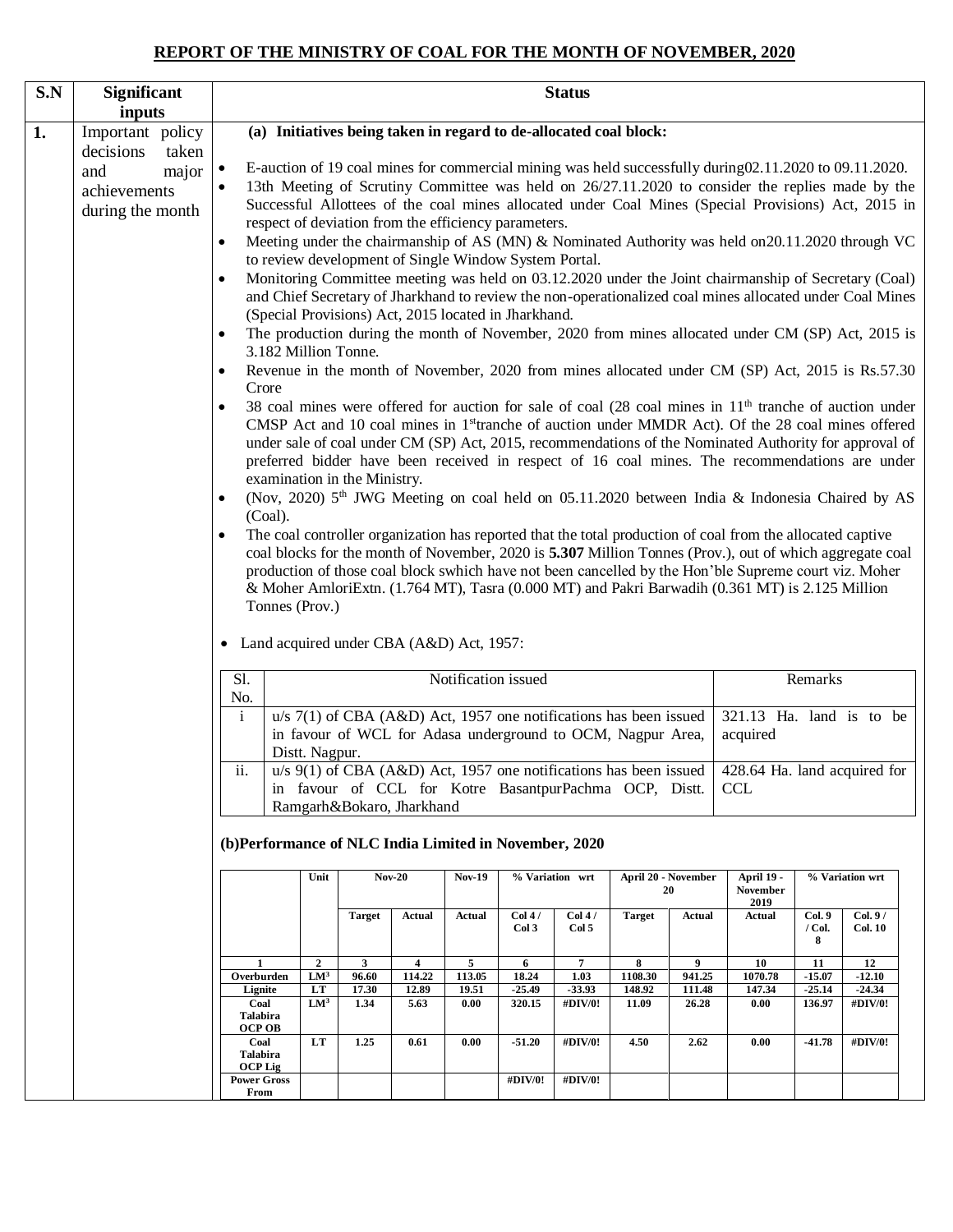| <b>TPS</b>                          | MU | 1744.00 | 1346.86 | 1613.86 | $-22.77$ | $-16.54$ | 15205.00 | 10934.58 | 13054.16 | $-28.09$ | $-16.24$ |
|-------------------------------------|----|---------|---------|---------|----------|----------|----------|----------|----------|----------|----------|
| <b>Wind Power</b><br><b>Plant</b>   | MU | 0.50    | 0.78    | 1.11    | 56.00    | $-29.73$ | 109.50   | 93.98    | 79.44    | $-14.17$ | 18.30    |
| <b>Solar Power</b><br>Plant         | MU | 111.44  | 144.35  | 101.33  | 29.53    | 42.46    | 1298.59  | 1315.85  | 797.15   | 1.33     | 65.07    |
| <b>Grand Total</b><br>Gross         | MU | 1855.94 | 1491.99 | 1716.30 | $-19.61$ | $-13.07$ | 16613.09 | 12344.41 | 13930.75 | $-25.69$ | $-11.39$ |
| Power<br><b>Export From</b>         |    |         |         |         | #DIV/0!  | #DIV/0!  |          |          |          |          |          |
| TPS                                 | MU | 1524.00 | 1145.02 | 1368.13 | $-24.87$ | $-16.31$ | 13361.00 | 9243.93  | 11029.49 | $-30.81$ | $-16.19$ |
| <b>Wind Power</b><br>Plant          | MU | 0.50    | 0.69    | 0.88    | 38.00    | $-21.59$ | 109.50   | 91.88    | 76.84    | $-16.09$ | 19.57    |
| <b>Solar Power</b><br>Plant         | MU | 111.35  | 144.25  | 101.23  | 29.55    | 42.49    | 1297.58  | 1314.87  | 796.13   | 1.33     | 65.16    |
| <b>Grand Total</b><br><b>Export</b> | MU | 1635.85 | 1289.96 | 1470.24 | $-21.14$ | $-12.26$ | 14768.08 | 10650.68 | 11902.46 | $-27.88$ | $-10.52$ |

**(c) Monthly And Progressive Plan Expenditure Of Coal Companies For And Upto The Month of November, 2020**

**Rs. in Crores)**

| Company      | <b>Total Plan</b><br><b>Outlay (BE)</b><br>for the year<br>2020-21<br>(Provisional) | <b>Target</b><br><b>Expenditure</b><br><b>Nov.,2020</b> | Actual<br><b>Expenditure</b><br><b>Nov.,2020</b><br>(Prov.) | % of Actual<br><b>Expenditure</b><br>to plan<br>outlay for<br>the month<br>of Nov.,2020 | <b>Target of</b><br><b>Cumulative</b><br><b>Expenditure</b><br>upto<br>Nov.,2020 | <b>Cumulative</b><br><b>Expenditure</b><br>Upto the<br>Month of<br><b>Nov.,2020</b><br>(Prov.) | % of Actual<br><b>Cumulative</b><br><b>Expenditure</b><br>to Plan<br>outlay upto<br><b>Nov.,2020</b> |
|--------------|-------------------------------------------------------------------------------------|---------------------------------------------------------|-------------------------------------------------------------|-----------------------------------------------------------------------------------------|----------------------------------------------------------------------------------|------------------------------------------------------------------------------------------------|------------------------------------------------------------------------------------------------------|
|              |                                                                                     |                                                         |                                                             |                                                                                         | 6                                                                                |                                                                                                | 8                                                                                                    |
| <b>CIL</b>   | 10000.00                                                                            | 988.40                                                  | 796.96                                                      | 80.63                                                                                   | 5980.75                                                                          | 6205.71                                                                                        | 103.76                                                                                               |
| <b>SCCL</b>  | 2300.00                                                                             | 230.00                                                  | 78.22                                                       | 34.01                                                                                   | 1265.00                                                                          | 748.45                                                                                         | 59.17                                                                                                |
| <b>NLCL</b>  | 6667.00                                                                             | 363.65                                                  | 239.14                                                      | 65.76                                                                                   | 1877.08                                                                          | 1651.87                                                                                        | 88.00                                                                                                |
| <b>Total</b> | 18967.00                                                                            | 1582.05                                                 | 1114.32                                                     | 70.43                                                                                   | 9122.83                                                                          | 8606.03                                                                                        | 94.34                                                                                                |

#### **(d) COAL PRODUCTION**

**(Figs. In MT )**

| Company     | November,<br>2020 | November,<br>2019 | $\frac{0}{0}$<br>Growth | April-<br>November.<br>2020 | April-<br>November,<br>2019 | $\frac{0}{0}$<br>Growth |
|-------------|-------------------|-------------------|-------------------------|-----------------------------|-----------------------------|-------------------------|
| CIL         | 51.69             | 50.03             | 3.3%                    | 334.52                      | 330.41                      | $1.2\%$                 |
| <b>SCCL</b> | 4.91              | 5.44              | $-9.7\%$                | 26.94                       | 41.03                       | $-34.3%$                |

### **(e) OVERALL OFFTAKE**

| Company     | November,<br>2020 | November,<br>2019 | $\frac{0}{0}$<br>Growth | April-<br>November,<br>2020 | April-<br>November,<br>2019 | $\frac{0}{0}$<br>Growth |
|-------------|-------------------|-------------------|-------------------------|-----------------------------|-----------------------------|-------------------------|
| CIL         | 51.32             | 47.52             | $8.0\%$                 | 357.16                      | 363.86                      | $-1.8%$                 |
| <b>SCCL</b> | 4.65              | 5.35              | $-13.0\%$               | 26.52                       | 40.77                       | $-34.9%$                |

### **(f) COAL DESPATCH TO POWER (COAL AND COAL PRODUCTS)**

| Company     | November,<br>2020 | November,<br>2019 | $\frac{0}{0}$<br>Growth | April-<br>November,<br>2020 | April-<br>November,<br>2019 | $\frac{6}{9}$<br>Growth |
|-------------|-------------------|-------------------|-------------------------|-----------------------------|-----------------------------|-------------------------|
| CIL         | 39.38             | 39.12             | $1\%$                   | 277.46                      | 292.88                      | $-5.3%$                 |
| <b>SCCL</b> | 3.90              | 4.62              | $-15.7\%$               | 22.37                       | 34.44                       | $-35.0%$                |

The outstanding dues payable by Power Sector to CIL as on 30.11.2020 was Rs. 23,335.23crore.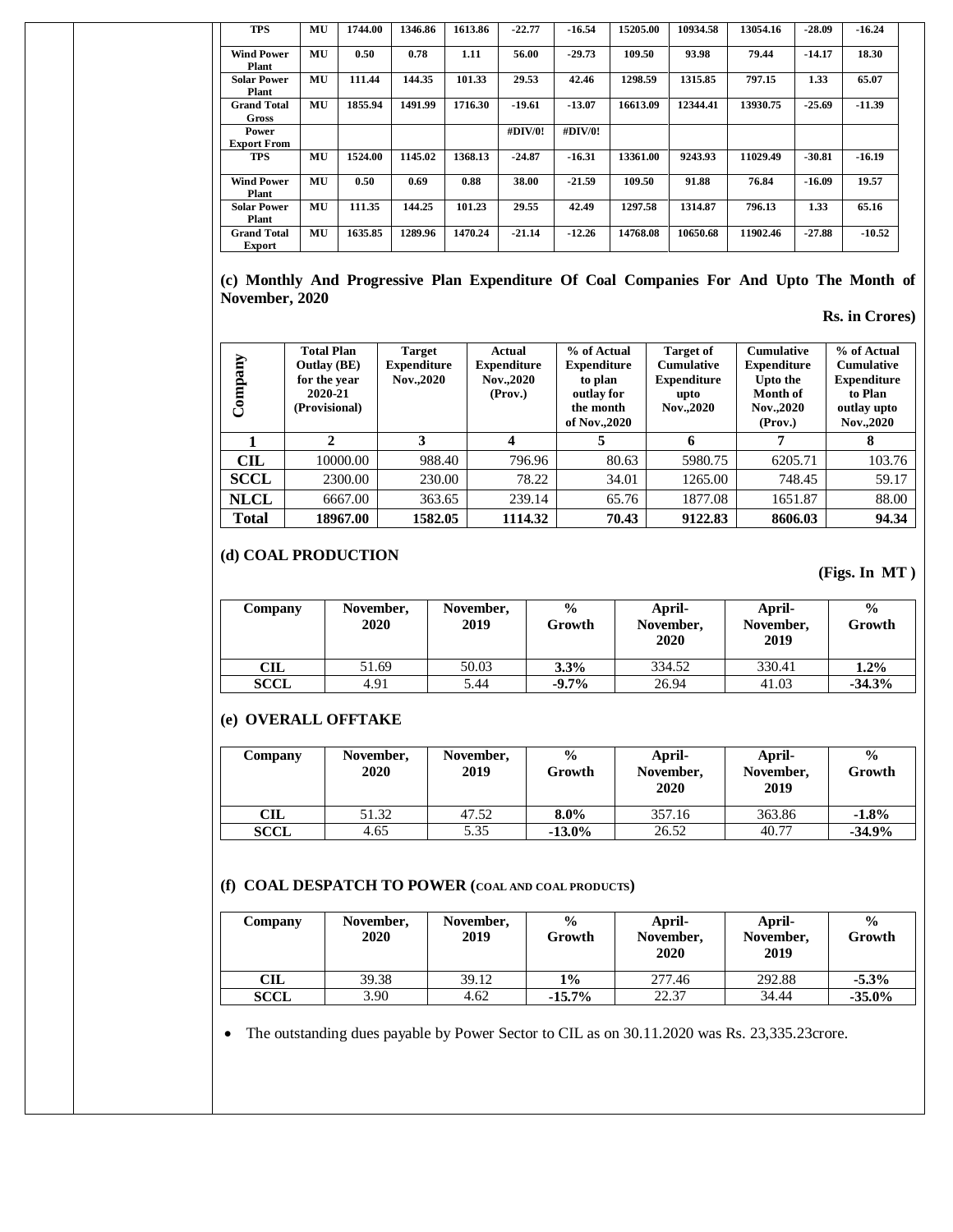# **(g) SPOT E-AUCTION OF COAL**

| <b>CIL</b><br>3.58<br>40%<br>25.78<br>4.09<br>16.17<br>(h) SPECIAL FORWARD E-AUCTION FOR POWER<br>Coal Qty.<br>Coal Qty.<br>Coal Qty.<br>Coal Qty.<br>Company<br><b>Increase</b><br><b>Allocated</b><br><b>Allocated</b><br><b>Allocated</b><br><b>Allocated</b><br>over<br>notified<br>November,<br>November,<br>April-<br>April-<br>2020<br>2019<br>November,<br>November,<br>price<br>2020<br>2019<br>CL<br>1.38<br>4.05<br>33%<br>17.96<br>16.95<br>(i) EXCLUSIVE E-AUCTION FOR NON-POWER | Company | Coal Qty.<br><b>Allocated</b><br>November,<br>2020 | Coal Qty.<br><b>Allocated</b><br>November.2019 | <b>Increase</b><br>over<br>notified<br>price | Coal Qty.<br><b>Allocated</b><br>April-<br>November.2020 | Coal Qty.<br><b>Allocated</b><br>April-<br>November.2019 | <b>Increase</b><br>over<br>notified<br>price |
|-----------------------------------------------------------------------------------------------------------------------------------------------------------------------------------------------------------------------------------------------------------------------------------------------------------------------------------------------------------------------------------------------------------------------------------------------------------------------------------------------|---------|----------------------------------------------------|------------------------------------------------|----------------------------------------------|----------------------------------------------------------|----------------------------------------------------------|----------------------------------------------|
|                                                                                                                                                                                                                                                                                                                                                                                                                                                                                               |         |                                                    |                                                |                                              |                                                          |                                                          | 21%                                          |
|                                                                                                                                                                                                                                                                                                                                                                                                                                                                                               |         |                                                    |                                                |                                              |                                                          |                                                          | <b>Increase</b><br>over<br>notified<br>price |
|                                                                                                                                                                                                                                                                                                                                                                                                                                                                                               |         |                                                    |                                                |                                              |                                                          |                                                          | 3%                                           |
|                                                                                                                                                                                                                                                                                                                                                                                                                                                                                               |         |                                                    |                                                |                                              |                                                          |                                                          |                                              |

| Company | Coal Otv.        | Coal Qty.        | <b>Increase</b> | Coal Oty.        | Coal Oty.        | <b>Increase</b> |
|---------|------------------|------------------|-----------------|------------------|------------------|-----------------|
|         | <b>Allocated</b> | <b>Allocated</b> | over            | <b>Allocated</b> | <b>Allocated</b> | over            |
|         | November,        | November,        | notified        | April-           | April-           | notified        |
|         | 2020             | 2019             | price           | November,        | November,        | price           |
|         |                  |                  |                 | 2020             | 2019             |                 |
| СIL     | 0.60             | 0.00             | 24%             | 17.40            | 4.84             | 7%              |

## **(j) SPECIAL SPOT E-AUCTION**

| Company | Coal Oty.<br><b>Allocated</b><br>November,<br>2020 | Coal Qty.<br><b>Allocated</b><br>November,<br>2019 | <b>Increase</b><br>over<br>notified<br>price | Coal Oty.<br><b>Allocated</b><br>April-<br>November,<br>2020 | Coal Oty.<br><b>Allocated</b><br>April-<br>November.for<br>Coal<br><b>Importers</b><br>2019 | <b>Increase</b><br>over<br>notified<br>price |
|---------|----------------------------------------------------|----------------------------------------------------|----------------------------------------------|--------------------------------------------------------------|---------------------------------------------------------------------------------------------|----------------------------------------------|
| СIL     | 0.00                                               | 0.00                                               | $0\%$                                        | 2.29                                                         | 0.66                                                                                        | 13%                                          |

## **(k) SPECIAL SPOT E-AUCTION FOR COAL IMPORTERS**

| Company | Coal Qty.<br><b>Allocated</b><br>November,<br>2020 | Coal Qty.<br>Allocated<br>November,<br>2019 | <b>Increase</b><br>over<br>notified<br>price | Coal Oty.<br><b>Allocated</b><br>April-<br>November, | Coal Oty.<br><b>Allocated</b><br>April-<br>November, | <b>Increase</b><br>over<br>notified<br>price |
|---------|----------------------------------------------------|---------------------------------------------|----------------------------------------------|------------------------------------------------------|------------------------------------------------------|----------------------------------------------|
|         |                                                    |                                             |                                              | 2020                                                 | 2019                                                 |                                              |
| СIL     | 3.30                                               | 0.00                                        | 21%                                          | 4.90                                                 | 0.00                                                 | 19%                                          |

### **(l) Implementation Status of Power Sector Linkage Policy (SHAKTI) dated 22.05.2017 and amended SHAKTI**

| <b>Sl. No.</b> | <b>Activity</b>                | <b>Timeline/Status</b>                                                |
|----------------|--------------------------------|-----------------------------------------------------------------------|
| A(i)           | Sign FSA with pending LoA      | Clearance given to Coal India Limited (CIL) to sign FSA               |
|                | holders                        | with 9 LoA Holders having total commissioned capacity of              |
|                |                                | 7210 MW.                                                              |
| B(i)           | Linkages to State/Central PSUs | As on date, 23 TPPs have been granted linkage for a total             |
|                |                                | capacity of 25340 MW.                                                 |
| (ii)           | Linkages for IPPs having PPA   | First round of linkage auction conducted in September,<br>$\bullet$   |
|                | based on domestic coal         | 2017.                                                                 |
|                |                                | Linkage booked by 10 plants of 9044 MW capacity for<br>$\bullet$      |
|                |                                | 27.18 MT quantity.                                                    |
|                |                                | FSAs have been executed with all the successful bidders.<br>$\bullet$ |
|                | Amended B $(ii)$ $(i)$         | $2nd$ round of SHAKTI B (ii) linkage auction concluded                |
|                |                                |                                                                       |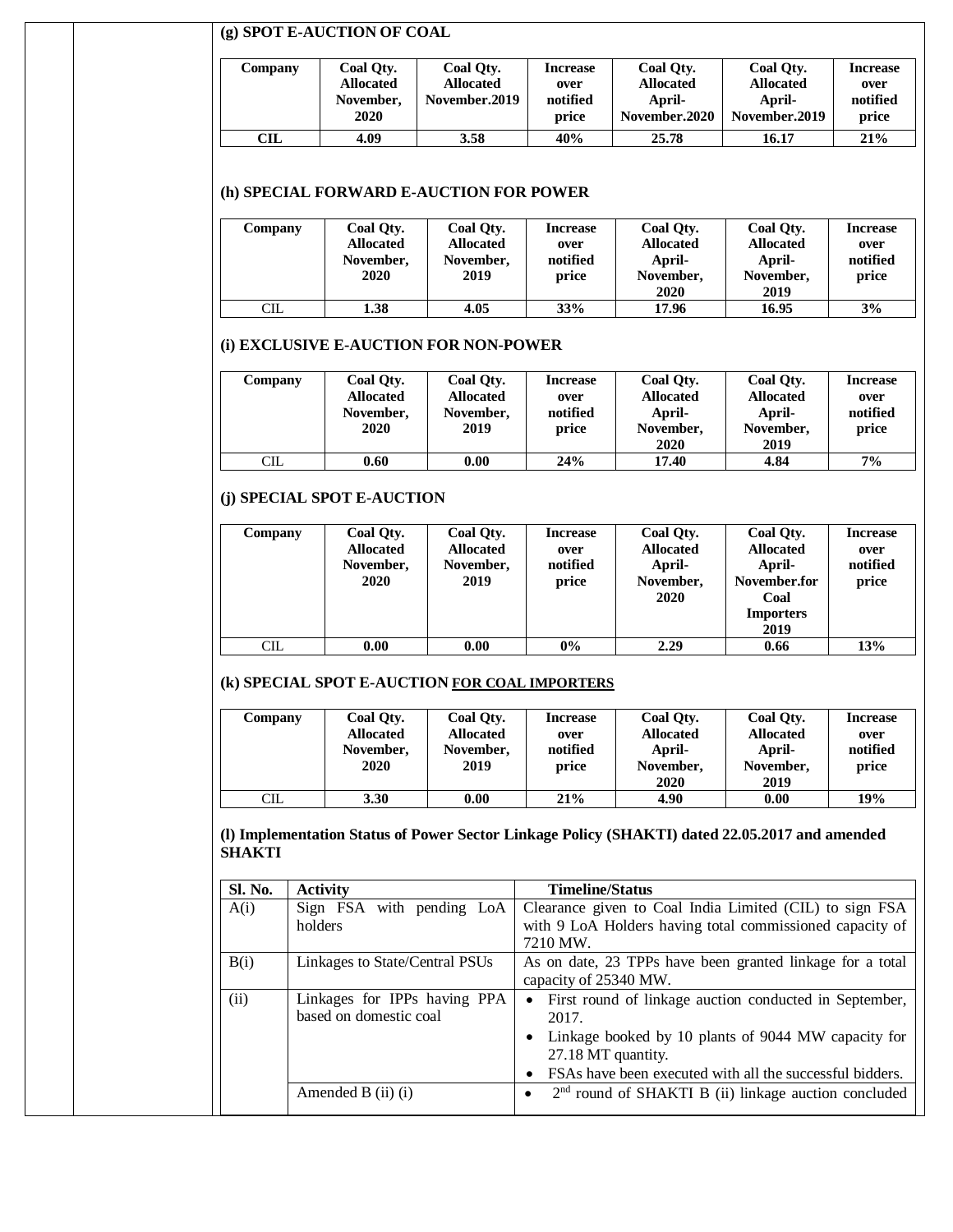|        |                                                                                                                    | on May, 2019.<br>Quantity of 2.97 MTPA booked by 8 bidders for a total<br>capacity of 874.9 MW.                                                                                                                                                                                                                                                                                                                                                                                                                                                                                                                               |
|--------|--------------------------------------------------------------------------------------------------------------------|-------------------------------------------------------------------------------------------------------------------------------------------------------------------------------------------------------------------------------------------------------------------------------------------------------------------------------------------------------------------------------------------------------------------------------------------------------------------------------------------------------------------------------------------------------------------------------------------------------------------------------|
|        | Amended B (ii) (ii)                                                                                                | PFCCL/Ministry of Power authorized to conduct future<br>auctions. Auction has been conducted by PFCCL during<br>May, 2020. 2.8 MTPA linkages have been booked by 5<br>successful bidders.                                                                                                                                                                                                                                                                                                                                                                                                                                     |
| (iii)  | Linkages for IPPs without PPA                                                                                      | The linkage auction for SHAKTI B (iii) long/medium<br>$\bullet$<br>term was conducted in February, 2020.<br>Out of the total offer of 11.8 MTPA, 6.5 MTPA was<br>$\bullet$<br>booked by 7 successful bidders. The average premium<br>gained was 8.5%.                                                                                                                                                                                                                                                                                                                                                                         |
| (iv)   | Earmarking Linkages to States<br>for fresh PPAs                                                                    | Coal linkage granted from Coal India Limited for the States<br>of Gujarat, Uttar Pradesh and Madhya Pradesh for a capacity<br>of 4000 MW, 1600 MW and 2640 MW respectively.                                                                                                                                                                                                                                                                                                                                                                                                                                                   |
| (v)    | Power aggregate of group of<br><b>States</b>                                                                       | Coal linkage earmarked from Coal India Limited for a<br>$\bullet$<br>capacity of 2500 MW.<br>Methodology under B (v) is to be formulated by<br>$\bullet$<br>Ministry of Power. Bidding under SHAKTI B (v) is to<br>be conducted by Ministry of Power.                                                                                                                                                                                                                                                                                                                                                                         |
| (vi)   | Linkages to SPV for setting up of<br><b>UMPP</b>                                                                   | SBD under formulation by Ministry of Power.                                                                                                                                                                                                                                                                                                                                                                                                                                                                                                                                                                                   |
| (vii)  | Linkages to IPPs having PPA<br>based on imported coal.                                                             | IMC submitted its recommendation.                                                                                                                                                                                                                                                                                                                                                                                                                                                                                                                                                                                             |
| (viii) | (a) Short term linkage coal                                                                                        | Auction for April - June, 2020 was completed on<br>$\bullet$<br>19.03.2020. Out of 5.77 MT of coal offered by CIL, 1.34<br>MT was booked by 9 successful bidders at notified<br>price.<br>Auction for July - September, 2020 was completed on<br>13.07.2020. Out of 4.91 MT of coal offered by CIL, 0.63<br>MT coal was booked by 8 successful bidders at notified<br>price.<br>Auction for October - December, 2020 has been<br>completed on 15.09.2020. Out of the 5.89 MT offered<br>by CIL, 0.35 MT coal has been booked by 6 successful<br>bidders at notified price.<br>Ministry of Power vide O.M dated 30.08.2019 has |
|        | (b) Coal supply in case<br>of<br>termination of PPAs due to<br>payment default by DISCOMs                          | communicated the adequate safeguards which may be<br>considered.                                                                                                                                                                                                                                                                                                                                                                                                                                                                                                                                                              |
|        | (c) Aggregation of Power by<br>Nodal Agency under Para B (v)<br>for a group of States even<br>without requisition. | No action required from Ministry of Coal.                                                                                                                                                                                                                                                                                                                                                                                                                                                                                                                                                                                     |
|        | (d) PSU to act as an aggregator<br>of Power                                                                        | Vide O.M. dated 17.05.2019 and subsequent reminder<br>٠<br>dated 29.05.2019, Ministry of Power was requested to<br>communicate the same.                                                                                                                                                                                                                                                                                                                                                                                                                                                                                      |
|        | Mechanism<br>(e)<br>to<br>ensure<br>servicing of debt                                                              | Ministry of Power vide O.M dated 05.08.2019 and<br>20.08.2019 has communicated the mechanism prepared<br>in this regard.                                                                                                                                                                                                                                                                                                                                                                                                                                                                                                      |

target of 0.59 lakh metre, which is 89% of the target.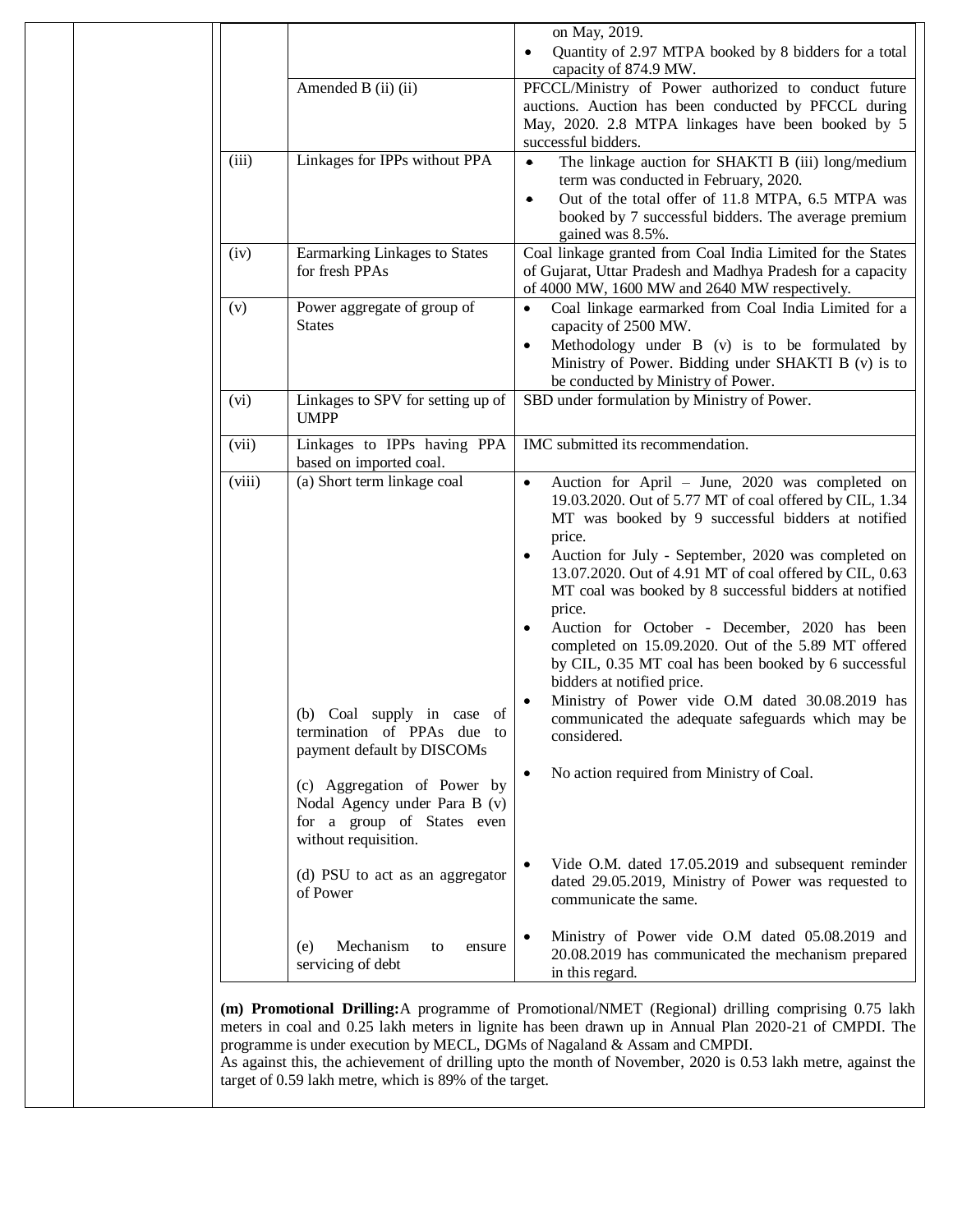|    |                                 | (n) Overall Progress of Detailed Drilling in 2020-21: For 2020-21, a target of 11.00 lakh metre of drilling<br>(Departmental: 4.88 lakh metre, Outsourcing: 6.12 lakh metre) has been envisaged. As against this, 6.69 lakh |                                                                                                                |                                                |                      |                   |                    |  |  |  |
|----|---------------------------------|-----------------------------------------------------------------------------------------------------------------------------------------------------------------------------------------------------------------------------|----------------------------------------------------------------------------------------------------------------|------------------------------------------------|----------------------|-------------------|--------------------|--|--|--|
|    |                                 |                                                                                                                                                                                                                             | metre of drilling has been carried out upto the month of November, 2020 against the target of 6.34 lakh metre, |                                                |                      |                   |                    |  |  |  |
|    |                                 |                                                                                                                                                                                                                             | which is 105% of the target.                                                                                   |                                                |                      |                   |                    |  |  |  |
| 2. | Important policy                | <b>NIL</b>                                                                                                                                                                                                                  |                                                                                                                |                                                |                      |                   |                    |  |  |  |
|    | matters held up                 |                                                                                                                                                                                                                             |                                                                                                                |                                                |                      |                   |                    |  |  |  |
|    | account of<br>on                |                                                                                                                                                                                                                             |                                                                                                                |                                                |                      |                   |                    |  |  |  |
|    | prolonged inter-<br>Ministerial |                                                                                                                                                                                                                             |                                                                                                                |                                                |                      |                   |                    |  |  |  |
|    | consultations                   |                                                                                                                                                                                                                             |                                                                                                                |                                                |                      |                   |                    |  |  |  |
| 3. | of<br>Compliance                |                                                                                                                                                                                                                             |                                                                                                                |                                                |                      |                   |                    |  |  |  |
|    | CoS decisions                   |                                                                                                                                                                                                                             | No. of CoS decisions pending for                                                                               | Proposed action plan/time lines for compliance |                      | <b>Remarks</b>    |                    |  |  |  |
|    |                                 | compliance                                                                                                                                                                                                                  |                                                                                                                | of decisions                                   |                      |                   |                    |  |  |  |
|    |                                 | Nil                                                                                                                                                                                                                         |                                                                                                                | Nil                                            |                      |                   | Nil                |  |  |  |
| 4. | No. of cases of                 | <b>NIL</b>                                                                                                                                                                                                                  |                                                                                                                |                                                |                      |                   |                    |  |  |  |
|    | for<br>'sanction                |                                                                                                                                                                                                                             |                                                                                                                |                                                |                      |                   |                    |  |  |  |
|    | prosecution'                    |                                                                                                                                                                                                                             |                                                                                                                |                                                |                      |                   |                    |  |  |  |
|    | pending for more                |                                                                                                                                                                                                                             |                                                                                                                |                                                |                      |                   |                    |  |  |  |
|    | than<br>three                   |                                                                                                                                                                                                                             |                                                                                                                |                                                |                      |                   |                    |  |  |  |
|    | months                          |                                                                                                                                                                                                                             |                                                                                                                |                                                |                      |                   |                    |  |  |  |
| 5. | Particulars<br>of               | <b>NIL</b>                                                                                                                                                                                                                  |                                                                                                                |                                                |                      |                   |                    |  |  |  |
|    | cases in which                  |                                                                                                                                                                                                                             |                                                                                                                |                                                |                      |                   |                    |  |  |  |
|    | there has been a                |                                                                                                                                                                                                                             |                                                                                                                |                                                |                      |                   |                    |  |  |  |
|    | from<br>departure               |                                                                                                                                                                                                                             |                                                                                                                |                                                |                      |                   |                    |  |  |  |
|    | Transaction<br>the              |                                                                                                                                                                                                                             |                                                                                                                |                                                |                      |                   |                    |  |  |  |
|    | of<br><b>Business</b>           |                                                                                                                                                                                                                             |                                                                                                                |                                                |                      |                   |                    |  |  |  |
|    | Rules<br><b>or</b>              |                                                                                                                                                                                                                             |                                                                                                                |                                                |                      |                   |                    |  |  |  |
|    | established<br>the              |                                                                                                                                                                                                                             |                                                                                                                |                                                |                      |                   |                    |  |  |  |
|    | policy<br>of<br>Government      |                                                                                                                                                                                                                             |                                                                                                                |                                                |                      |                   |                    |  |  |  |
| 6. | of<br><b>Status</b>             |                                                                                                                                                                                                                             |                                                                                                                |                                                |                      |                   |                    |  |  |  |
|    | implementation                  | a) Implementation of e-Governance in Ministry of Coal                                                                                                                                                                       |                                                                                                                |                                                |                      |                   |                    |  |  |  |
|    | of e-Governance                 |                                                                                                                                                                                                                             | Total No. of files                                                                                             |                                                | Total No. of e-files |                   |                    |  |  |  |
|    |                                 | 25162                                                                                                                                                                                                                       |                                                                                                                |                                                | 25162                |                   |                    |  |  |  |
|    |                                 |                                                                                                                                                                                                                             |                                                                                                                |                                                |                      |                   |                    |  |  |  |
|    |                                 | b)Under the head initiatives to the Government's aim of "Minimum Government, Maximum Governance",                                                                                                                           |                                                                                                                |                                                |                      |                   |                    |  |  |  |
|    |                                 | the status of implementation of IT initiatives in CIL and its subsidiaries as on 30.11.2020 is given below:-                                                                                                                |                                                                                                                |                                                |                      |                   |                    |  |  |  |
|    |                                 | S.No.                                                                                                                                                                                                                       | Name of the item                                                                                               |                                                | Requirement          | Implementation    |                    |  |  |  |
|    |                                 |                                                                                                                                                                                                                             |                                                                                                                |                                                |                      | status as on date |                    |  |  |  |
|    |                                 | 1.                                                                                                                                                                                                                          | GPS/GPRS based Vehicle Tracking System                                                                         |                                                | 13695                |                   | 11299              |  |  |  |
|    |                                 | 2.                                                                                                                                                                                                                          | Electronic Surveillance by CCTV                                                                                |                                                | 10856                |                   | 5873               |  |  |  |
|    |                                 | 3.                                                                                                                                                                                                                          | RFID based Boom Barriers & Readers                                                                             |                                                | 1286                 |                   | 741                |  |  |  |
|    |                                 | $\overline{4}$ .<br>5.                                                                                                                                                                                                      | Weigh Bridge Status<br>Wide Area Networking                                                                    |                                                | 938<br>2262          |                   | 800                |  |  |  |
|    |                                 | 6.                                                                                                                                                                                                                          | <b>CoalNet Implementation Status</b>                                                                           |                                                | 50                   |                   | 1557<br>47         |  |  |  |
|    |                                 |                                                                                                                                                                                                                             |                                                                                                                |                                                |                      |                   |                    |  |  |  |
|    |                                 | c) Implementation of IT initiatives in NLC India Ltd. As on 30.11.2020                                                                                                                                                      |                                                                                                                |                                                |                      |                   |                    |  |  |  |
|    |                                 | S.No.                                                                                                                                                                                                                       | Name of the item                                                                                               |                                                | Requirement          | Implementation on |                    |  |  |  |
|    |                                 |                                                                                                                                                                                                                             |                                                                                                                |                                                |                      | status as on date |                    |  |  |  |
|    |                                 | 1.                                                                                                                                                                                                                          | GPS/GPRS based Vehicle Tracking System                                                                         |                                                | As per need          |                   | 50                 |  |  |  |
|    |                                 | 2.                                                                                                                                                                                                                          | Electronic Surveillance by CCTV                                                                                |                                                | As per need          |                   | 292                |  |  |  |
|    |                                 | 3.                                                                                                                                                                                                                          | RFID based Boom Barriers & Readers                                                                             |                                                | As per need          |                   | 7                  |  |  |  |
|    |                                 | 4.                                                                                                                                                                                                                          | Weigh Bridge Status                                                                                            |                                                | As per need          |                   | 18                 |  |  |  |
|    |                                 | 5.<br>6.                                                                                                                                                                                                                    | Wide Area Networking<br><b>CoalNet Implementation Status</b>                                                   |                                                | Nil<br>Nil           |                   | Implemented<br>Nil |  |  |  |
|    |                                 |                                                                                                                                                                                                                             |                                                                                                                |                                                |                      |                   |                    |  |  |  |